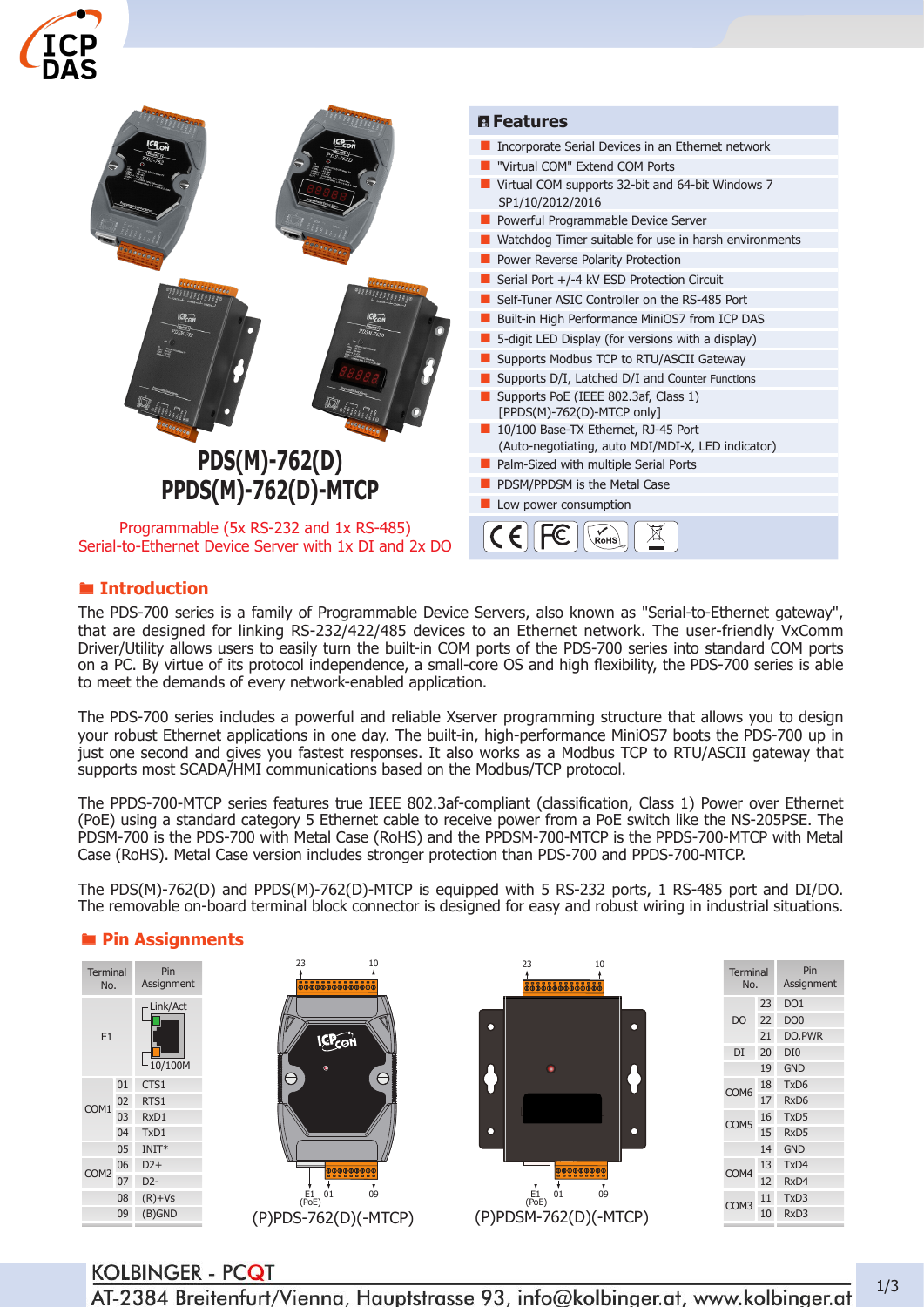# ® **System Specifications**

| <b>Models</b>           |                                | <b>PDS-762</b><br><b>PDSM-762</b>                                                                            | <b>PDS-762D</b><br><b>PDSM-762D</b> | PPDS-762-MTCP<br>PPDSM-762-MTCP                                              | <b>PPDS-762D-MTCP</b><br><b>PPDSM-762D-MTCP</b> |  |  |
|-------------------------|--------------------------------|--------------------------------------------------------------------------------------------------------------|-------------------------------------|------------------------------------------------------------------------------|-------------------------------------------------|--|--|
| <b>CPU</b>              |                                |                                                                                                              |                                     |                                                                              |                                                 |  |  |
| <b>CPU</b>              |                                | 80186, 80 MHz or compatible                                                                                  |                                     |                                                                              |                                                 |  |  |
| <b>SRAM</b>             |                                | 512 KB                                                                                                       |                                     |                                                                              |                                                 |  |  |
| <b>Flash Memory</b>     |                                | Flash ROM: 512 KB; Erase unit is one sector (64 KB); 100,000 erase/write cycles                              |                                     |                                                                              |                                                 |  |  |
| <b>EEPROM</b>           |                                | 16 KB; Data retention: 40 years;<br>1,000,000 erase/write cycles                                             |                                     |                                                                              |                                                 |  |  |
| Built-in Watchdog Timer |                                | Yes                                                                                                          |                                     |                                                                              |                                                 |  |  |
|                         | <b>Communication Interface</b> |                                                                                                              |                                     |                                                                              |                                                 |  |  |
|                         | COM <sub>1</sub>               | RS-232 (TxD, RxD, RTS, CTS, GND)                                                                             |                                     |                                                                              |                                                 |  |  |
|                         | COM <sub>2</sub>               | RS-485 (D2+, D2-, GND)                                                                                       |                                     |                                                                              |                                                 |  |  |
|                         | COM3                           | RS-232 (TxD, RxD, GND)                                                                                       |                                     |                                                                              |                                                 |  |  |
| Non-isolated            | COM4                           | RS-232 (TxD, RxD, GND)                                                                                       |                                     |                                                                              |                                                 |  |  |
|                         | COM5                           | RS-232 (TxD, RxD, GND)                                                                                       |                                     |                                                                              |                                                 |  |  |
|                         | COM <sub>6</sub>               |                                                                                                              | RS-232 (TxD, RxD, GND)              |                                                                              |                                                 |  |  |
| Ethernet                |                                |                                                                                                              |                                     | 10/100 Base-TX, RJ-45 port (Auto-negotiating, auto MDI/MDI-X, LED indicator) |                                                 |  |  |
| PoE                     |                                |                                                                                                              |                                     | IEEE 802.3af                                                                 |                                                 |  |  |
| <b>COM Port Formats</b> |                                |                                                                                                              |                                     |                                                                              |                                                 |  |  |
| Data Bit                |                                | 7, 8: for COM1 and COM2 $\cdot$ 5, 6, 7, 8: for COM3 and COM6                                                |                                     |                                                                              |                                                 |  |  |
| Parity                  |                                | None, Even, Odd, Mark, Space<br>None parity is required when using 8 data bits and 2 stop bits on COM1/COM2. |                                     |                                                                              |                                                 |  |  |
| <b>Stop Bit</b>         |                                | 1. 2: for COM1 $\sim$ COM6                                                                                   |                                     |                                                                              |                                                 |  |  |
| <b>Baud Rate</b>        |                                | 115200 bps max.                                                                                              |                                     |                                                                              |                                                 |  |  |
| <b>LED Indicators</b>   |                                |                                                                                                              |                                     |                                                                              |                                                 |  |  |
| 5-digit 7 Segment       |                                |                                                                                                              | Yes                                 |                                                                              | Yes                                             |  |  |
| System                  |                                | Red                                                                                                          |                                     |                                                                              |                                                 |  |  |
| PoE                     |                                | Green                                                                                                        |                                     |                                                                              |                                                 |  |  |
| <b>Power</b>            |                                |                                                                                                              |                                     |                                                                              |                                                 |  |  |
| Protection              |                                | Power Reverse Polarity Protection                                                                            |                                     |                                                                              |                                                 |  |  |
| Required Supply Voltage |                                | +10 VDC $\sim$ +30 VDC (non-regulated)<br>PoE or +12 VDC $\sim$ +48 VDC (non-regulated)                      |                                     |                                                                              |                                                 |  |  |
| Power Consumption       |                                | 2.0 W                                                                                                        | 2.7W                                | 2.2 W                                                                        | 2.9 W                                           |  |  |
| <b>Mechanical</b>       |                                |                                                                                                              |                                     |                                                                              |                                                 |  |  |
| Flammability            |                                | Fire Retardant Materials (UL94-V0 Level)                                                                     |                                     |                                                                              |                                                 |  |  |
| Dimensions (W x H x D)  |                                | (P)PDS: 72 mm x 123 mm x 35 mm · (P)PDSM: 102 mm x 125mm x 29 mm                                             |                                     |                                                                              |                                                 |  |  |
| Installation            |                                | DIN-Rail or Wall mounting                                                                                    |                                     |                                                                              |                                                 |  |  |
| Casing                  |                                | Metal for PDSM/PPDSM, Plastic for other                                                                      |                                     |                                                                              |                                                 |  |  |
| <b>Environment</b>      |                                |                                                                                                              |                                     |                                                                              |                                                 |  |  |
| Operating Temperature   |                                | -25 °C ~ +75 °C                                                                                              |                                     |                                                                              |                                                 |  |  |
| Storage Temperature     |                                | -40 °C ~ +80 °C                                                                                              |                                     |                                                                              |                                                 |  |  |
| Humidity                |                                | $5 \sim 90\%$ RH, non-condensing                                                                             |                                     |                                                                              |                                                 |  |  |

### ® **Dimensions (Units: mm)**